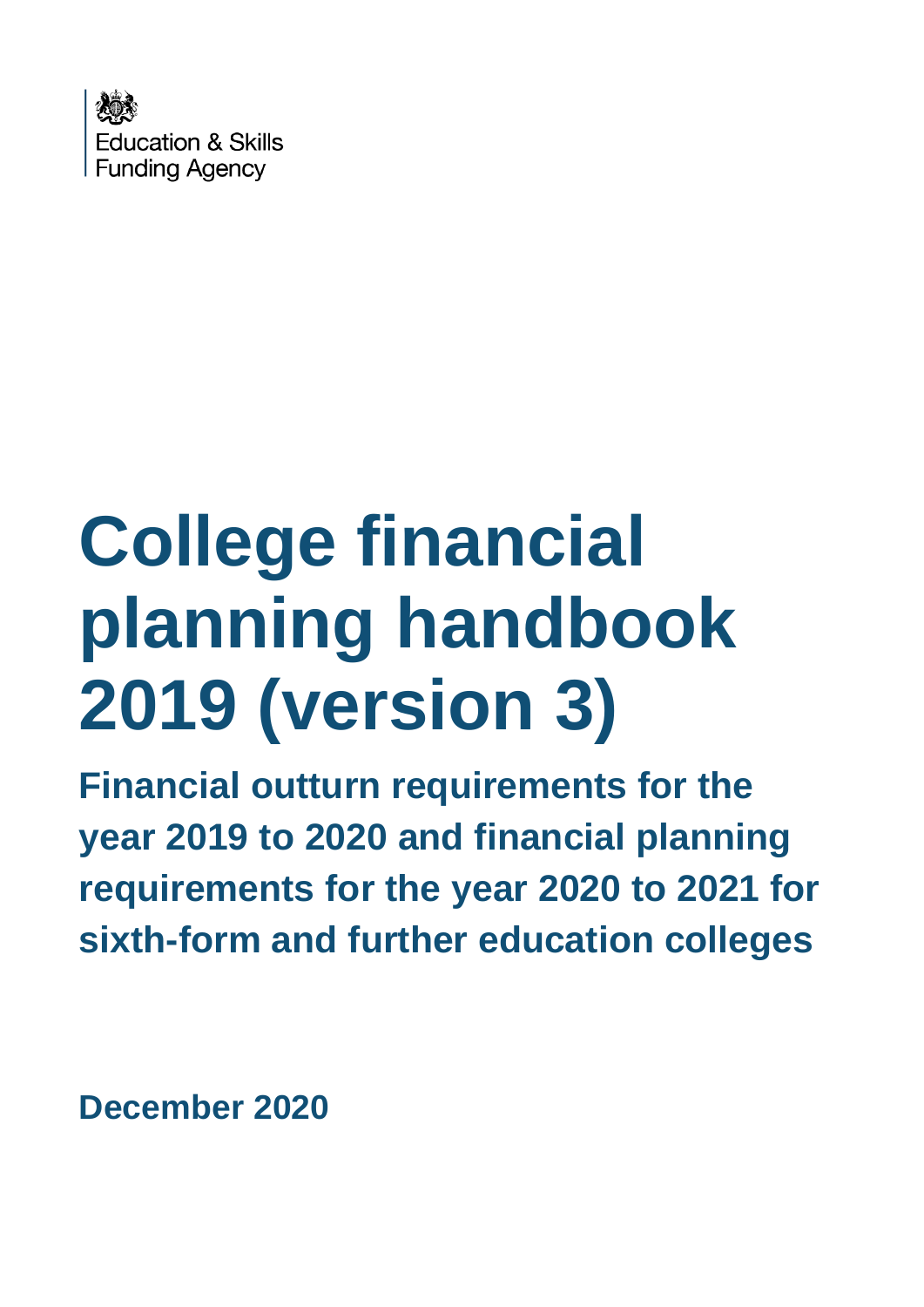# **Contents**

| Summary                                                      | 3  |
|--------------------------------------------------------------|----|
| Part 1: Submission requirements                              | 6  |
| Part 2: Two-year finance record and supporting information   | 9  |
| Part 3: Assessing financial health                           | 11 |
| Annex A: Suggested areas to cover in a supporting commentary | 15 |
| Annex B: Moderation criteria                                 | 17 |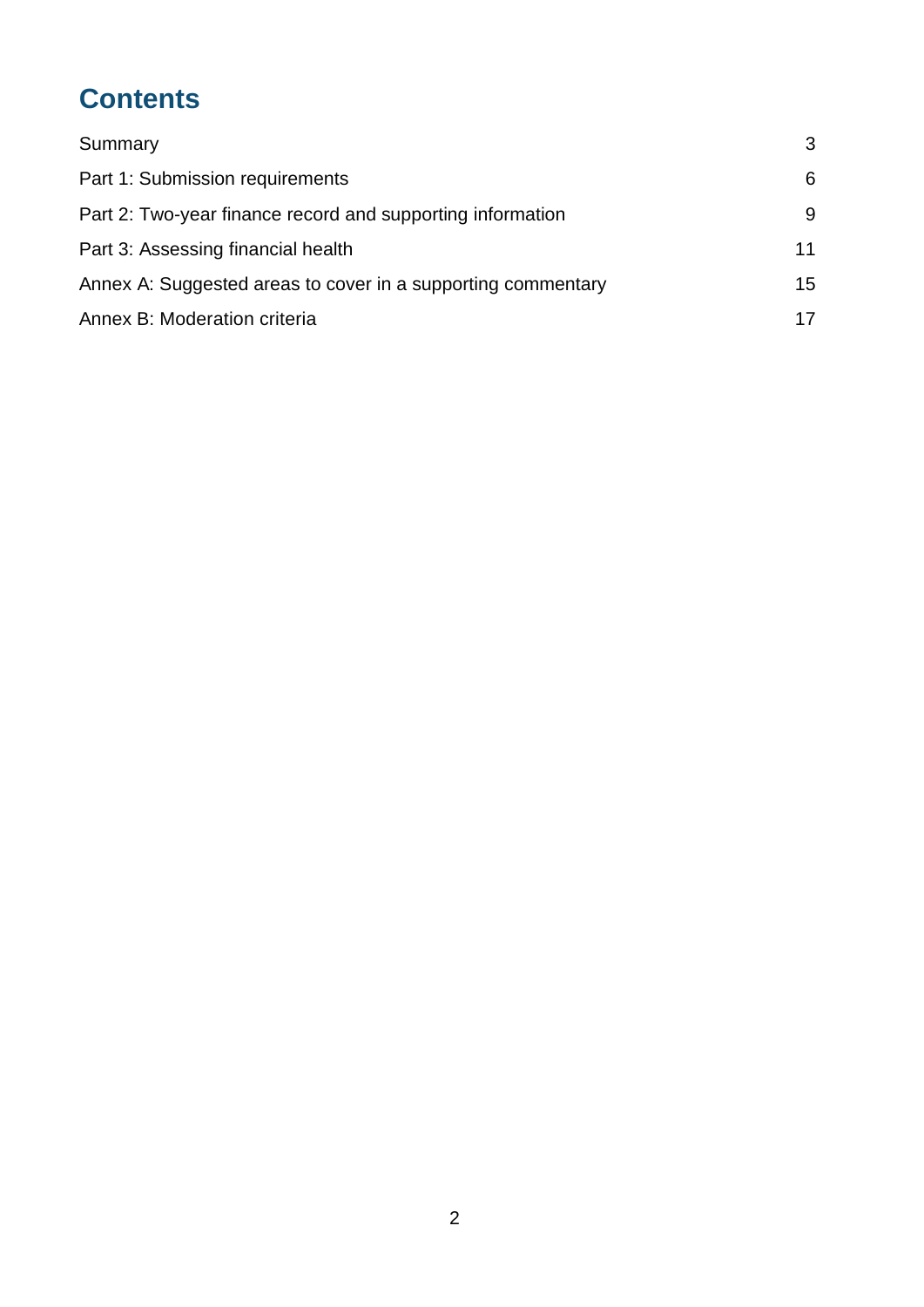# <span id="page-2-0"></span>**Summary**

The college financial planning handbook sets out the Education and Skills Funding Agency's (ESFA's) financial planning requirements for sixth-form (SF) and further education (FE) college corporations.

Corporations are entities that operate one or more colleges. They have the legal status of statutory corporations and exempt charities. A college is a charitable activity undertaken by its corporation; it does not have a separate legal identity distinct from that of its corporation.

We publish the college financial planning handbook on behalf of the Secretary of State for Education, in their role as principal regulator of college corporations as [exempt](https://www.gov.uk/government/publications/exempt-charities-cc23)  [charities.](https://www.gov.uk/government/publications/exempt-charities-cc23) Compliance with this handbook is a requirement in corporations' funding agreements with ESFA.

# **Designated institutions**

We use the term corporation to refer to sixth-form and FE corporations, established under the [Further and Higher Education Act 1992,](http://www.legislation.gov.uk/ukpga/1992/13/contents) where members of the corporation form the governing body. Requirements in this guidance apply equally to institutions designated under section 28 of the same Act as being in the FE sector, to the extent permitted by their legal status and underlying legislation, as well as any institutions with a funding agreement that requires that they follow this guidance.

# **Validity**

This guidance updates and replaces version 2 of the College Financial Planning Handbook for the year 2019 to 2020 issued by ESFA in November 2019 and takes into account the requirements of the updated finance record issued to colleges in November 2020. Since the revised finance record incorporates an outturn statement for the year 2019 to 2020 and a budget forecast plan for the year 2020 to 2021, this guidance relates to both years. It will remain in force until replaced.

# **Who is this publication for?**

This handbook is primarily for use by:

- college principals/accounting officers, chief executives and finance directors
- college governors as charity trustees

This document does not apply to specialist post-16 institutions, non-maintained special schools or independent learning providers. Academy trusts with post-16 provision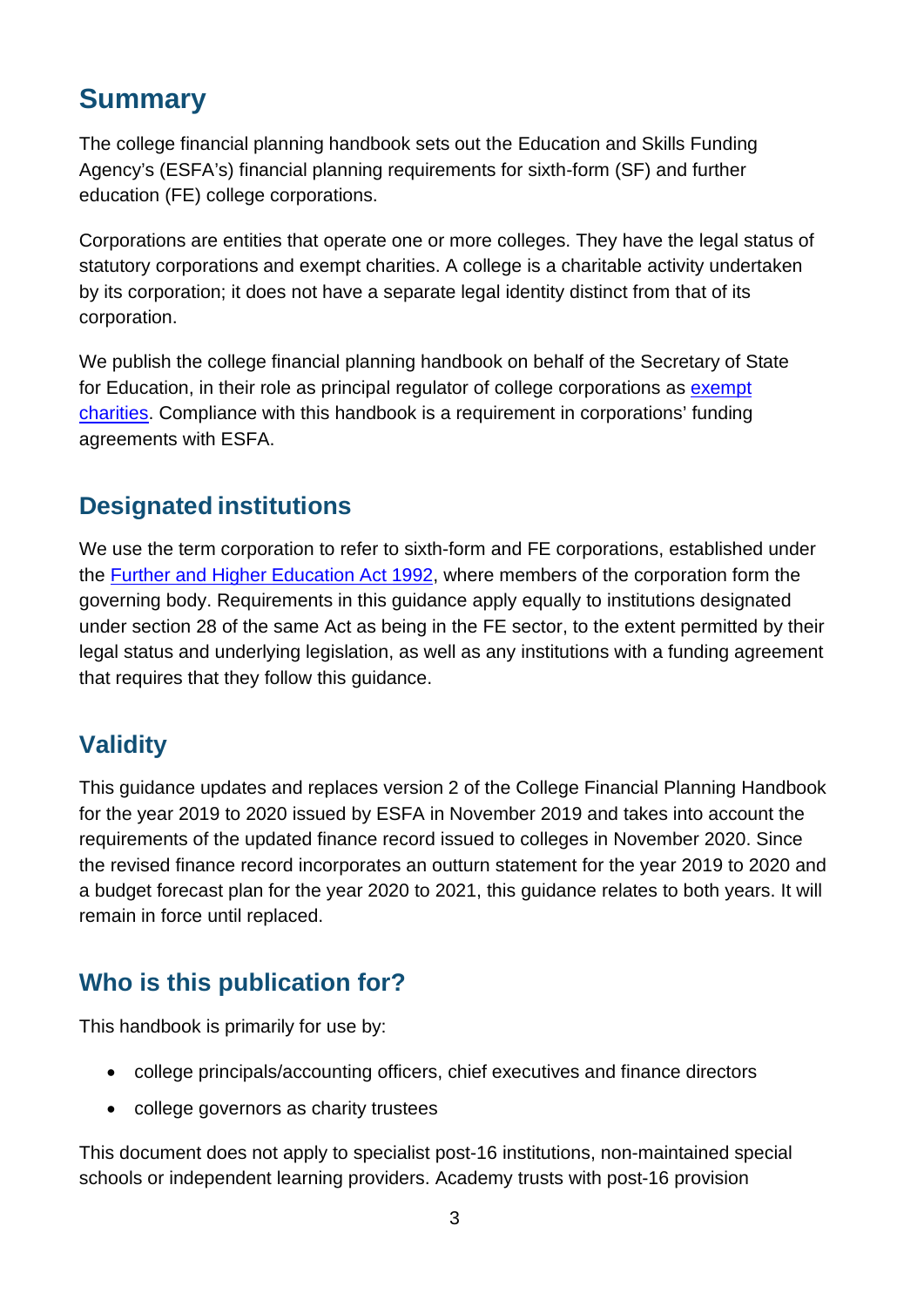should refer to the **academies** financial handbook.

## **What has changed in this edition?**

Plans for college financial returns have had to be revised following the Covid-19 outbreak and the need for more up-to-date information on how the outbreak was impacting on college finances. A cashflow template and financial health calculator was requested in July 2020 and an updated cashflow template and commentary has been requested at the end of November 2020. However, financial health has not been formally assessed since college corporations submitted their finance record for the year 2018 to 2019 and as a result, ESFA has determined that a finance record would be required as part of the financial statement collection for the year 2019 to 2020. As the July 2020 financial health calculator only required a minimum collection of data to monitor the impact of Covid-19 on financial health, the finance record this year will cover both the year 2019 to 2020 and the latest forecast for the year 2020 to 2021. This will enable ESFA to provide college corporations with a final financial health grade for the year 2019 to 2020 based on the audited financial statements and a financial health grade for the year 2020 to 2021.

Corporations in receipt of Restructuring Facility (RF), Exceptional Financial Support (EFS), Solution Funding (SF) and Emergency Funding (EF) loans/grants must also return an Integrated Financial Model for Colleges (IFMC) in accordance with the new monitoring timetable in paragraph 8.

The key changes to the assessment of financial health in this edition (compared with the 2019 edition (Version 2)) are:

- The calculation of sector-specific EBITDA for the performance ratio now also excludes Restructuring Facility related expenditure as detailed in the RF agreement, and
- Additional moderation criteria, recognising the significant impact of Covid-19, where colleges wish to moderate their financial health score from 'Inadequate' to 'Requires improvement'.

# **Clarification of terms**

We use the terms 'must' and 'should' in this document:

- must means a funding agreement condition or requirement
- should identifies minimum good practice for which there is no absolute requirement, but which corporations should apply unless an alternative better suits their circumstances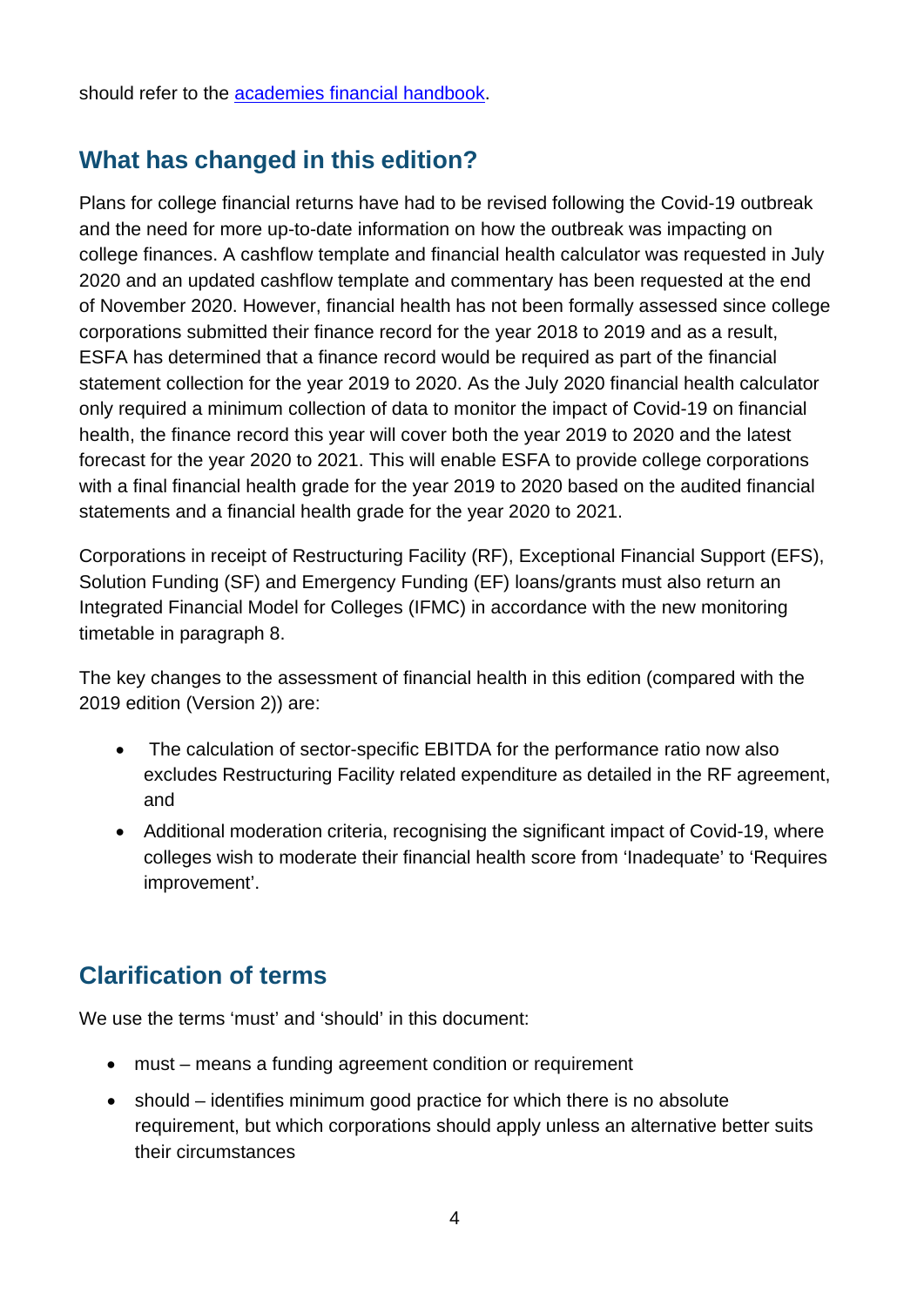# **Further information and feedback**

Corporations have access to a range of expertise and advice, including their college association and professional advisers. Corporations can also email ESFA questions using [PRA.financialhealth@education.gov.uk](mailto:PRA.financialhealth@education.gov.uk) or by completing an on-line [enquiry form.](https://form.education.gov.uk/en/AchieveForms/?form_uri=sandbox-publish://AF-Process-f9f4f5a1-936f-448b-bbeb-9dcdd595f468/AF-Stage-8aa41278-3cdd-45a3-ad87-80cbffb8b992/definition.json&redirectlink=%2Fen&cancelRedirectLink=%2Fen&consentMessage=yes)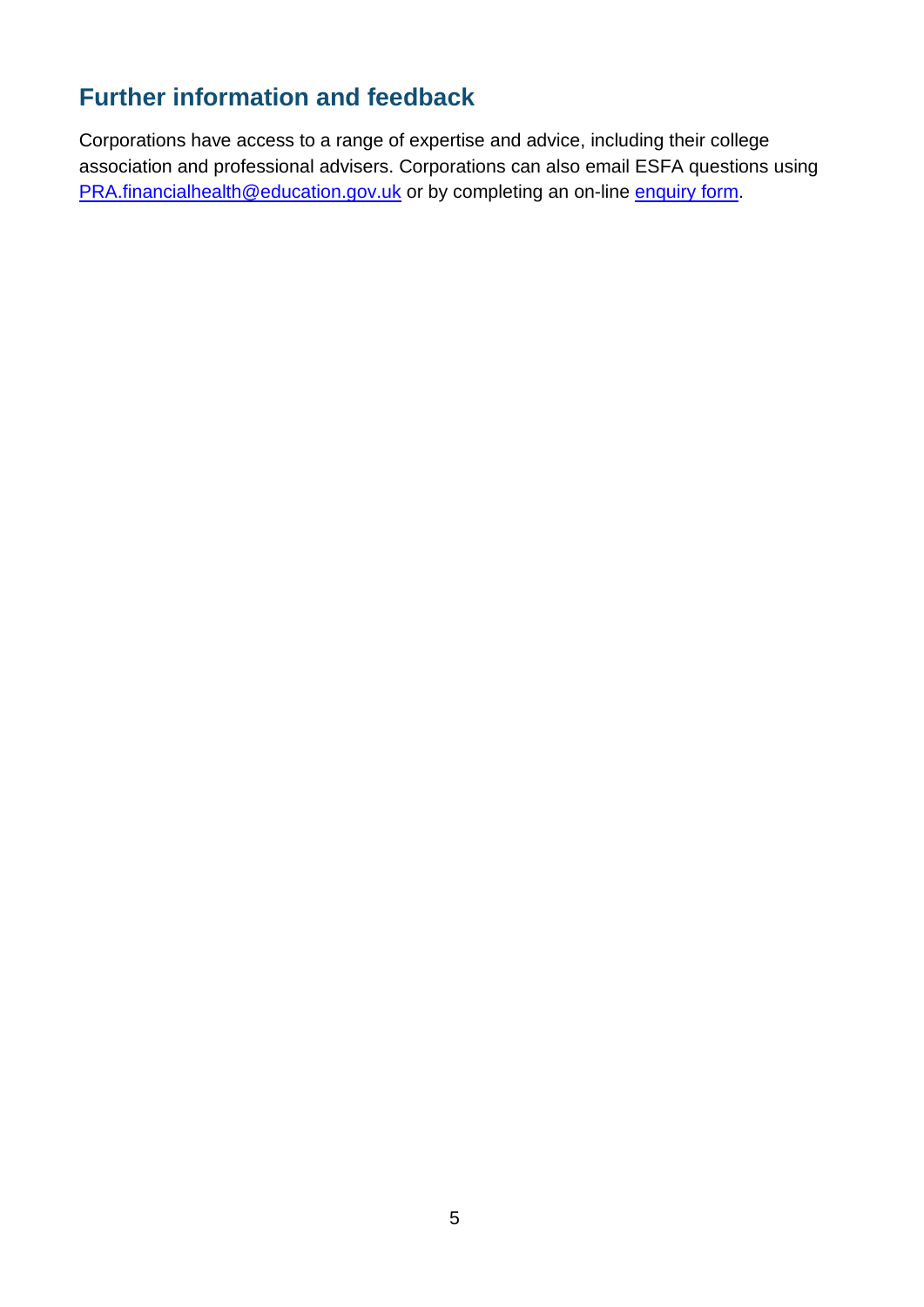# <span id="page-5-0"></span>**Part 1: Submission requirements**

#### **Submission of documents**

1. College corporations in existence as at 31 July 2020 must submit all of the usual year-end financial statements and documents as set out in Part 1 of the [College Accounts](https://www.gov.uk/government/publications/college-accounts-direction/college-accounts-direction-2019-to-2020)  [Direction for the year 2019 to 2020](https://www.gov.uk/government/publications/college-accounts-direction/college-accounts-direction-2019-to-2020) by 31 January 2021, but must also provide:

- a 2-year Excel finance record return, which includes SOCI, balance sheet and cashflow statement as follows
	- $\circ$  actual year ending 31 July 2020
	- o budget year ending 31 July 2021, comprising of actuals to date and forecast for the remaining period to 31<sup>st</sup> July 2021

In addition, colleges should submit a commentary which explains the assumptions upon which the forecast year has been completed in the finance record return.

2. The finance record will be imported into a database for the information to be extracted and processed. It is essential therefore that its structural integrity is maintained. ESFA will not accept files that have been structurally changed, for instance with columns, rows or tabs added or removed.

3. We take late submission of financial information very seriously and corporations missing key deadlines risk ESFA intervention, in accordance with ESFA's policy on college [oversight: support and intervention.](https://www.gov.uk/government/publications/college-oversight-support-and-intervention) It is important corporations inform ESFA at the earliest opportunity, if the deadline of 31 January 2021 may be missed.

# **Special arrangements**

#### **Business combinations**

4. Corporations that are merging or dissolving and joining or reconstituting as an academy on or before 31 January 2021 should submit as follows:

- dissolving corporations should submit a 1-year finance record with outturn for the year to 31 July 2020 only, and
- receiving corporations should submit a full 2-year finance record, with outturn for the year 2019 to 2020 and actuals of the continuing corporation and approved budget and forecast of the merged corporation for the year 2020 to 2021.

5. Corporations that are merging or dissolving and joining or reconstituting as an academy between 1 February 2021 and 31 July 2021 should submit as follows:

• dissolving corporations should submit a 2-year finance record with outturn for the year to 31 July 2020, actuals for the period 1 August 2020 to the latest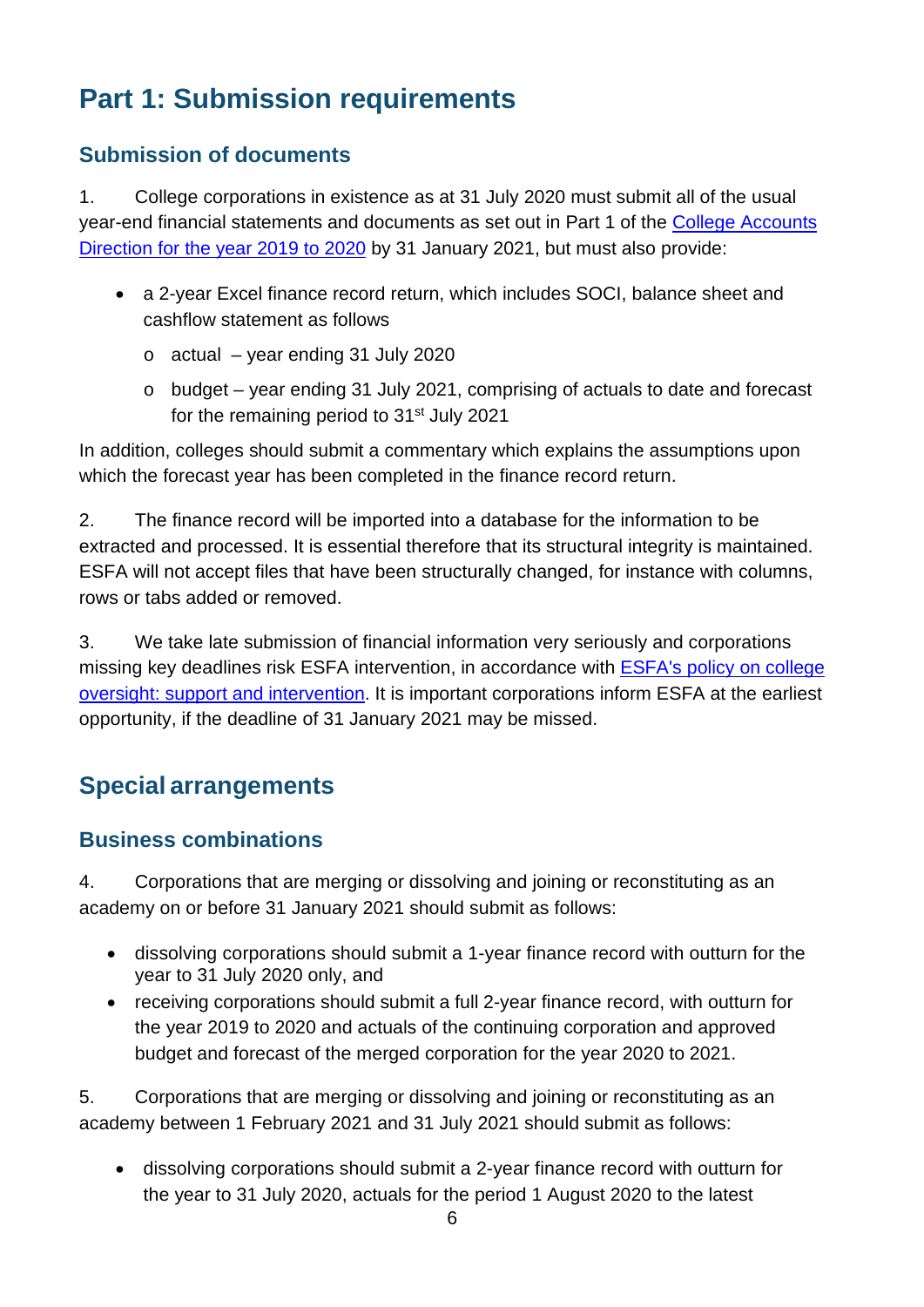available month and budget and forecast for the remainder of the period to 31 July 2021, and

• receiving corporations should submit a 2-year finance record, with outturn for the year to 31 July 2020 and actuals and forecast of the continuing corporation for the period 1 August 2020 to the planned merger and approved budget and forecast of the merged corporation for the remainder of the year to 31 July 2021.

#### **ESFA flexibilities following merger**

6. We may allow up to 18 months for a merged corporation to address any underperformance issues inherited, to stabilise and organise itself and return to financial sustainability. If, during this period, a merged corporation's moderated financial grade is 'inadequate', we may suspend formal intervention action, and the issue and publication of a new notice to improve. We will continue to monitor financial health in line with our published [college oversight: support and intervention](https://www.gov.uk/government/publications/college-oversight-support-and-intervention) framework.

This handbook takes into account previously published agency guidance on *financial* [accountability arrangements for colleges planning a merger.](https://www.gov.uk/guidance/financial-accountability-arrangements-for-colleges-planning-a-merger)

#### **Restructuring Facility, Exceptional Financial Support, Emergency Funding and Solution Funding**

7. Corporations in receipt of Restructuring Facility, Exceptional Financial Support, Emergency Funding and Solution Funding must adhere to all funding terms and conditions, and monitoring arrangements. Failure to comply may result in ESFA intervention.

| Return date       | Return type                                                                          | Period covered                 |
|-------------------|--------------------------------------------------------------------------------------|--------------------------------|
| 31 January 2021   | <b>IFMC</b>                                                                          | Actuals to 31 December<br>2020 |
| 31 May 2021       | Management Information<br>(Management Accounts,<br>Standalone cash flow<br>forecast) | Actuals to 30 April 2021       |
| 13 September 2021 | <b>IFMC</b>                                                                          | Actuals to 31 July 2021        |

8. The monitoring timetable for those corporations is shown in the table below:

9. The above IFMC Model return schedule is also relevant for corporations in receipt of Emergency Funding irrespective of the terms of the Emergency Funding.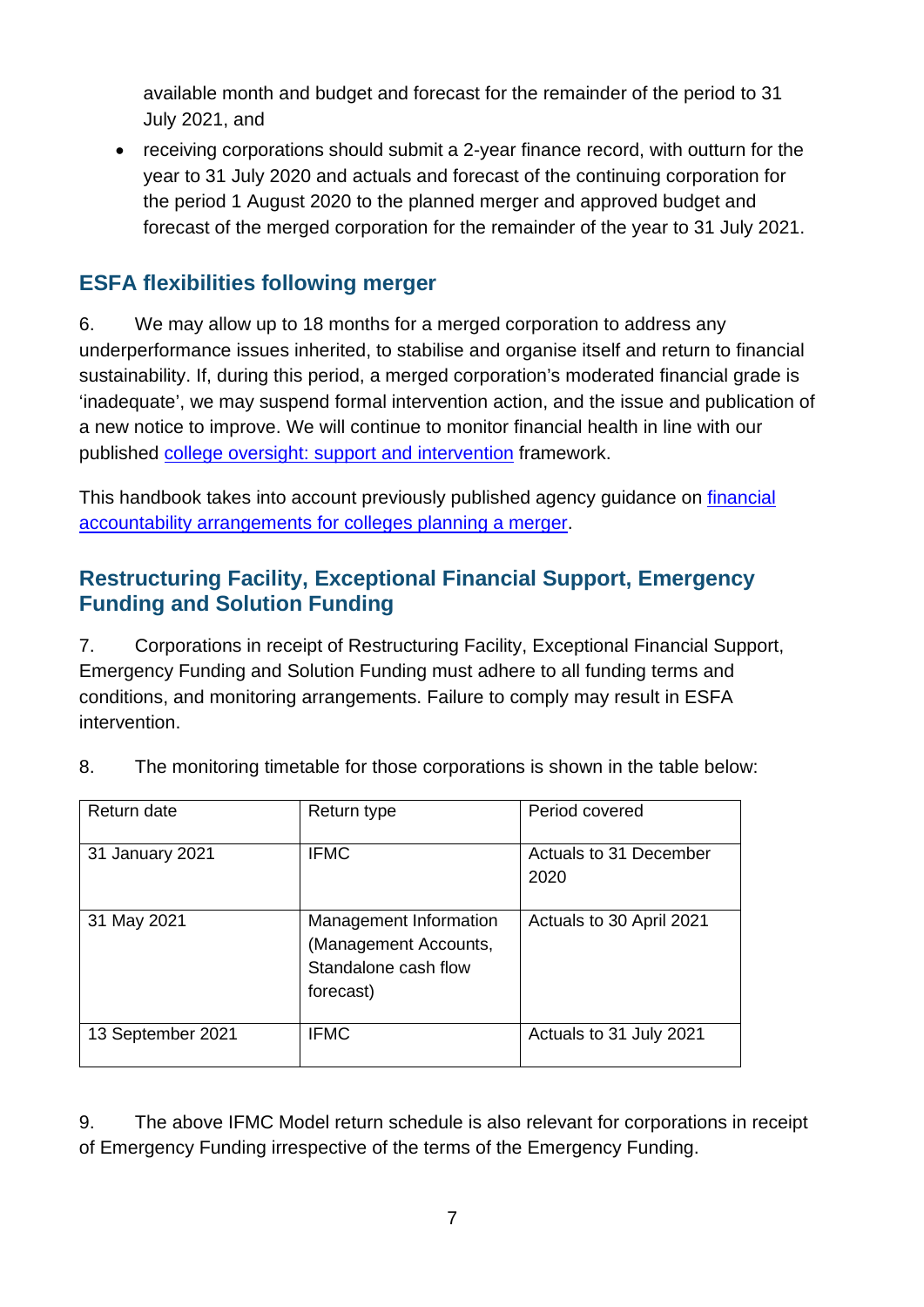10. Solution Funding refers to any monies provided to colleges through grant and/or loan agreements with ESFA to support mergers, restructuring or other college transactions outside of RF.

## **Ongoing monitoring**

11. Corporations of concern to ESFA, including those under ongoing monitoring, may be required to submit updated versions of their IFMC as well as other relevant information requested by ESFA.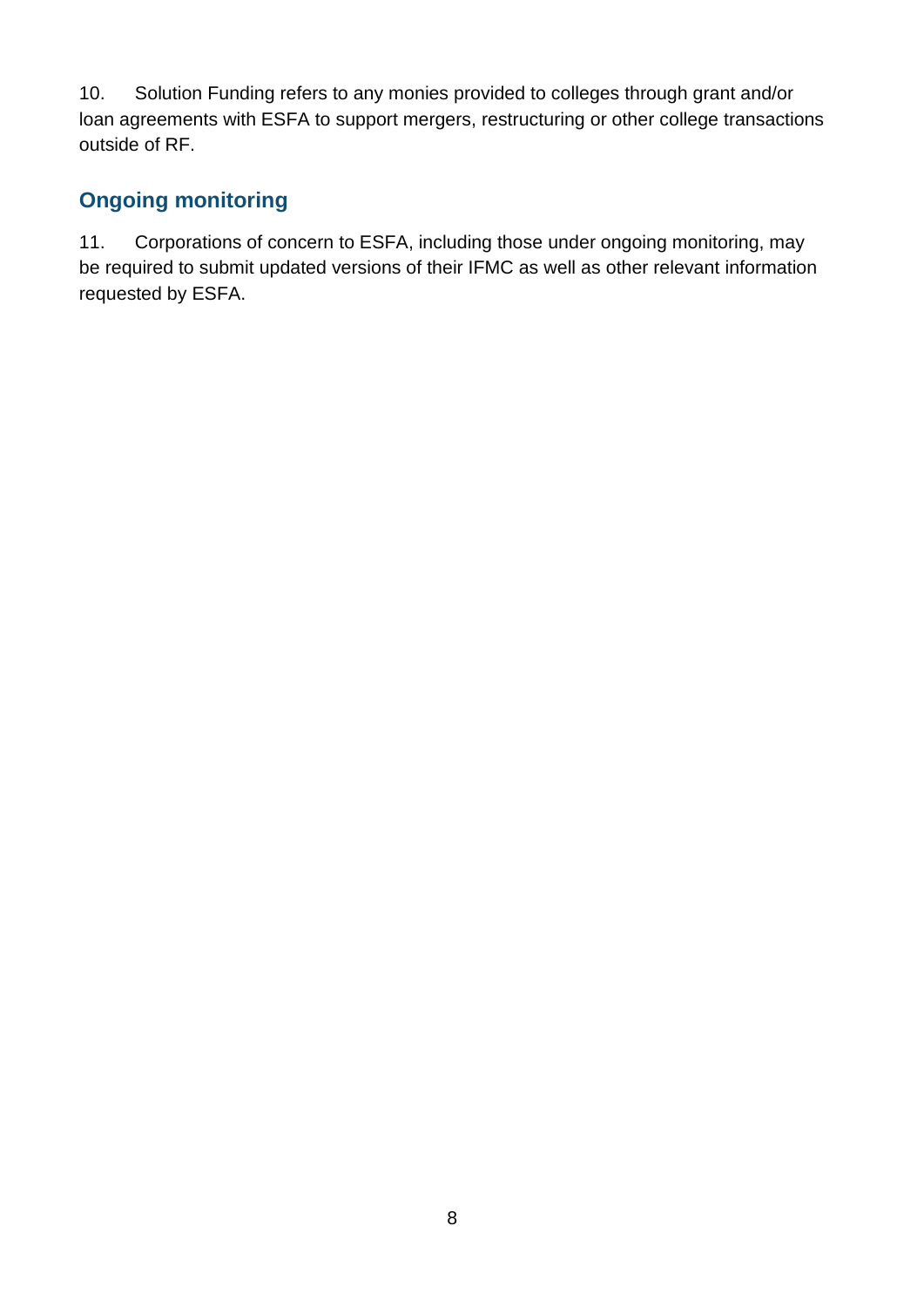# <span id="page-8-0"></span>**Part 2: Two-year finance record and supporting information**

#### **Finance record – outturn year 2019 to 2020**

12. The outturn year is historic and must be consistent with the audited financial statements for the year 2019 to 2020. There is no requirement for a supporting commentary on the year 2019 to 2020 as the financial statements should already provide sufficient information.

#### **Finance record – budget forecast year 2020 to 2021**

13. The budget forecast for the year 2020 to 2021 should give a realistic view of the corporation's financial performance and position as a group, including its subsidiaries and joint ventures where applicable. It should reflect actual financial performance for the latest available month and forecast performance for the remainder of the year. It must also reflect the cost of implementing the corporation's strategy including income, expenditure, balances and cash flows associated with projected levels of activity.

#### **Supportingcommentary**

14. The finance record includes an assumptions schedule for colleges to provide their learner number and other assumptions for their 2020 to 2021 forecasts. In addition, Corporations may also submit a comprehensive supporting commentary in relation to the year 2020 to 2021 with the finance record, which could include:

- a summary of the corporation's strategic objectives
- a description of how the finance record is consistent with the corporation's strategic objectives
- explanations for significant year-on-year movements in the statement of comprehensive income and balance sheet
- explanations for significant variances between the estimated outturn for the current year and the original budget
- a summary of how risks to cash flow insolvency have been managed and mitigated
- the contribution made by all areas of material activity, including corporation subsidiaries and joint ventures, where applicable
- how the corporation plans to service its debt and finance its capital projects
- sufficient and relevant evidence to support any request to moderate a financial health autograde of 'inadequate'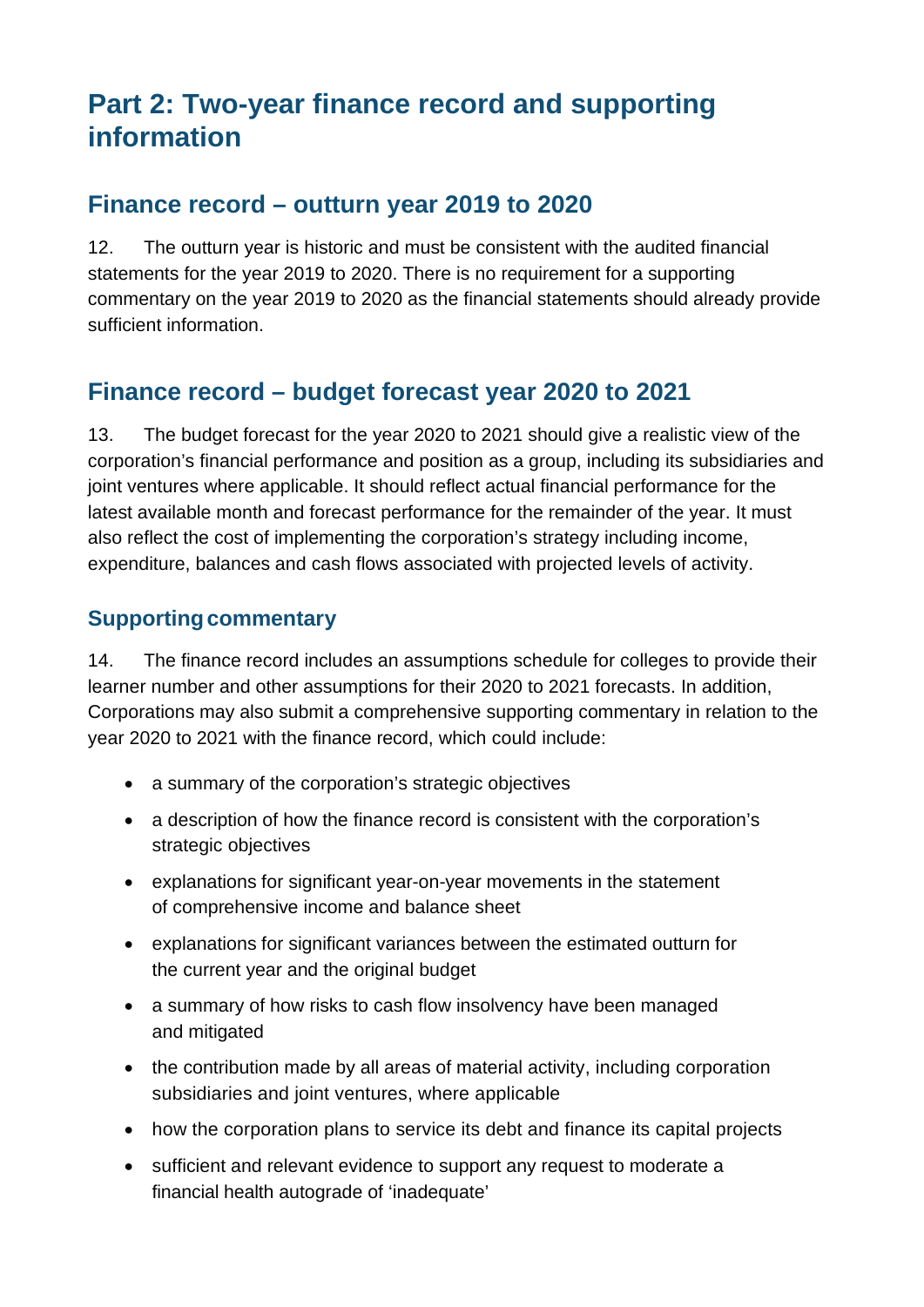#### **Assumptions**

15. The college should detail their assumptions underlying the 2020 to 2021 year and explain why the corporation has adopted these assumptions. Annex A provides guidance on the assumptions that could be covered as part of a supporting commentary.

16. We do not provide guidance to corporations on which assumptions to use, though the [college financial benchmarking tool](https://www.gov.uk/government/publications/financial-benchmarking-tool-for-colleges) and college financial dashboards, which include an analysis of key financial indicators, trends and benchmarks, may be useful references.

#### **Sensitivity analysis**

17. As part of their risk management process, corporations should assess their resilience to adverse events that pose a risk to successful delivery of strategic objectives.

18. Corporations may undertake sensitivity analysis, to model various scenarios or consider the impact of specific adverse events. This may include preparing alternative versions of the finance record based on revised assumptions. Where a corporation identifies a material risk to financial viability and/or solvency, they must share these alternative finance records with ESFA.

19. Corporations should notify ESFA where these actions include a rationalisation of provision in any programme area or locality.

# **Approval of documents**

20. The corporation is accountable for ensuring the financial viability of the college, and must regularly assess financial health, resilience and threats to insolvency, considering all relevant information.

21. In submitting the finance record the accounting officer confirms that the financial forecasts and assumptions for the 2020 to 2021 year have been discussed and agreed with members of the corporation that have been given delegated authority to approve them and are consistent with forecast information previously agreed by the corporation. Where the forecast for the year has not been formally signed off by the corporation prior to the submission of the finance record, the accounting officer will share this forecast with the corporation at the earliest possible opportunity.

# **Resubmissions**

22. We may ask corporations to resubmit their finance record if, in our view, the assumptions used or evidence supplied, are not clear and / or do not realistically represent the corporation's underlying financial position and/or forecasts.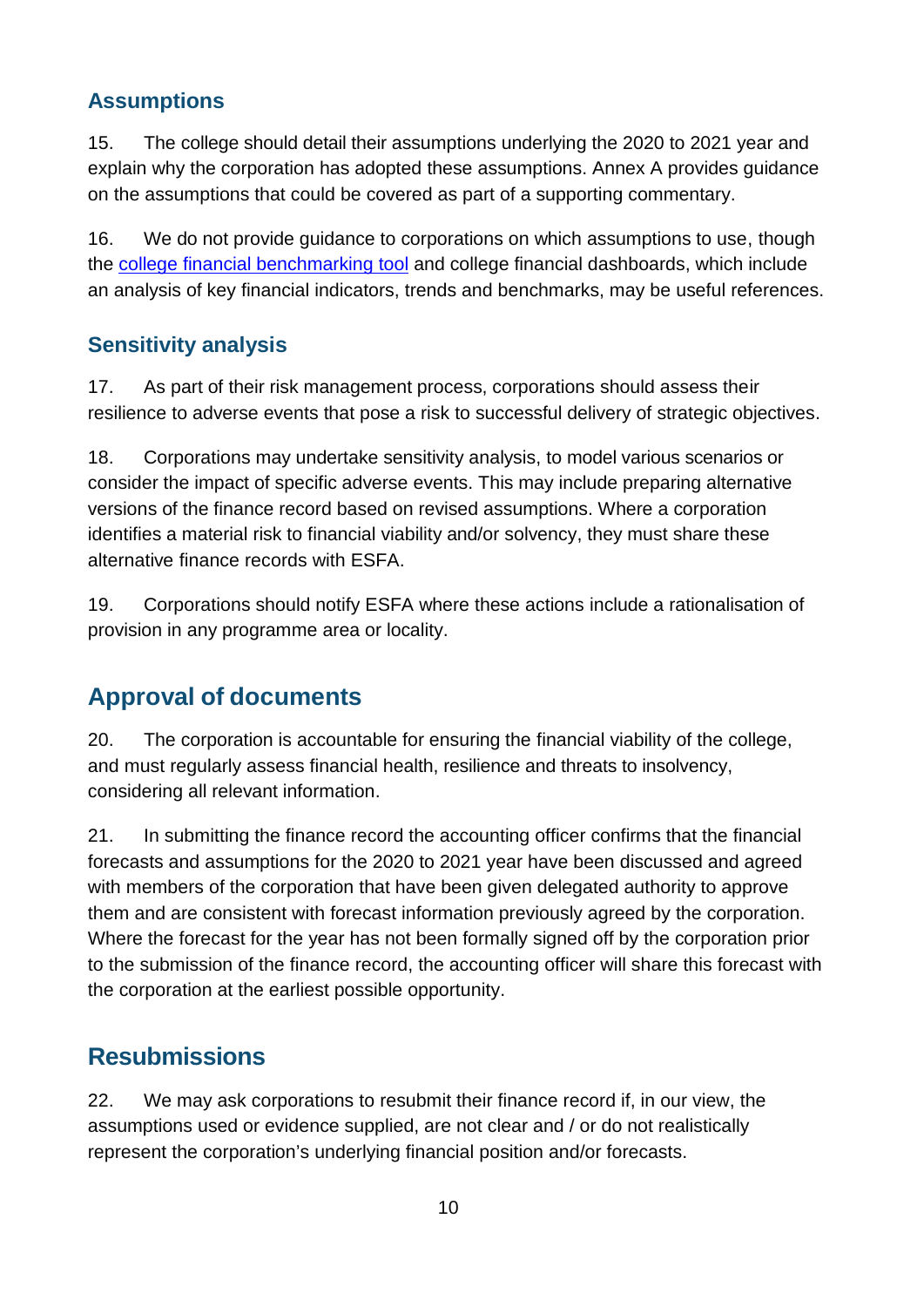# <span id="page-10-0"></span>**Part 3: Assessing financial health**

## **Financial indicators**

23. We will continue to assess the financial health of corporations based on 3 financial indicators for the finance record.

#### **Solvency**

24. We currently assess solvency using an adjusted current ratio, this being the ratio between current assets and current liabilities. The ratio excludes:

- proceeds from the sale of fixed assets held for reinvestment
- fixed assets held for sale
- deferred capital grants held as liabilities
- holiday pay accrual

#### **Performance**

25. We assess performance using sector-specific EBITDA as a percentage of adjusted income. Sector-specific EBITDA excludes:

- Exceptional Financial Support, Emergency Funding and Restructuring Facility support
- Restructuring Facility related expenditure as detailed in the RF agreement
- any income from capital grants not otherwise held as deferred income
- net return / charge on LGPS pension scheme
- LGPS service costs, curtailments and settlements, which are replaced by employer contributions
- other comprehensive income not included in surplus/(deficit) for the year, for example: gain/(loss) on disposal of fixed assets; share of surplus/(deficit) from joint ventures
- non-exchange transactions and gains on acquisition which are in substance gifts
- 26. Adjusted (revenue) income excludes:
	- any income from capital grants not otherwise held as deferred income
	- Restructuring Facility grant
	- net return on LGPS pension scheme
	- share of surplus/(deficit) from joint ventures
	- non-exchange transactions and gains on acquisition which are in substance gifts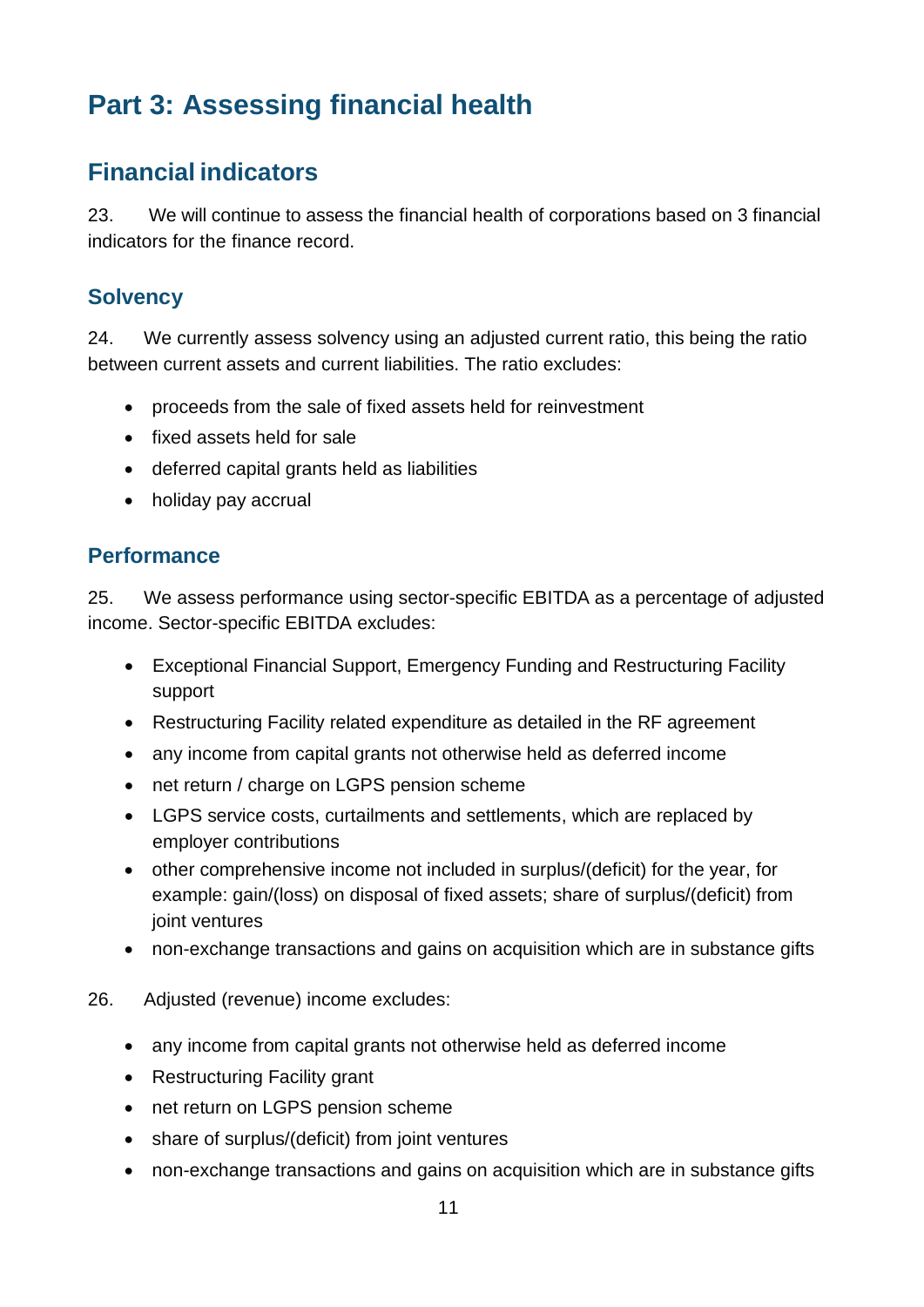## **Borrowing**

- 27. We assess borrowing as a percentage of adjusted income. Borrowing includes:
	- repayable Exceptional Financial Support, Emergency Funding and Restructuring Facility
	- bank and other commercial loans
	- finance lease obligations
	- overdraft liability

# **Scoring and grading**

| 28. | Each indicator is given a score out of 100: |  |
|-----|---------------------------------------------|--|
|-----|---------------------------------------------|--|

| <b>Score</b> | <b>Solvency</b> | <b>Performance</b> | <b>Borrowing</b> |
|--------------|-----------------|--------------------|------------------|
| 100          | $>=2.0$         | $>$ /= 10%         | $= 0$            |
| 90           | $>$ /= 1.8      | $>= 9\%$           | < 10%            |
| 80           | $>$ /= 1.6      | $>= 8%$            | < 20%            |
| 70           | $>$ /= 1.4      | $>= 7\%$           | $< 30\%$         |
| 60           | $>$ /= 1.2      | $>= 6\%$           | $< 35\%$         |
| 50           | $>$ /= 1.0      | $>= 5%$            | < 40%            |
| 40           | $> = 0.8$       | $>= 4\%$           | < 45%            |
| 30           | $> = 0.7$       | $>$ /= 3%          | $< 50\%$         |
| 20           | $>\!/=0.6$      | $>$ /= 2%          | $< 55\%$         |
| 10           | $> = 0.5$       | $>$ /= 1%          | $<60\%$          |
| $\mathbf 0$  | < 0.5           | $< 1\%$            | $>= 60%$         |

29. The total score is translated to a financial health grade: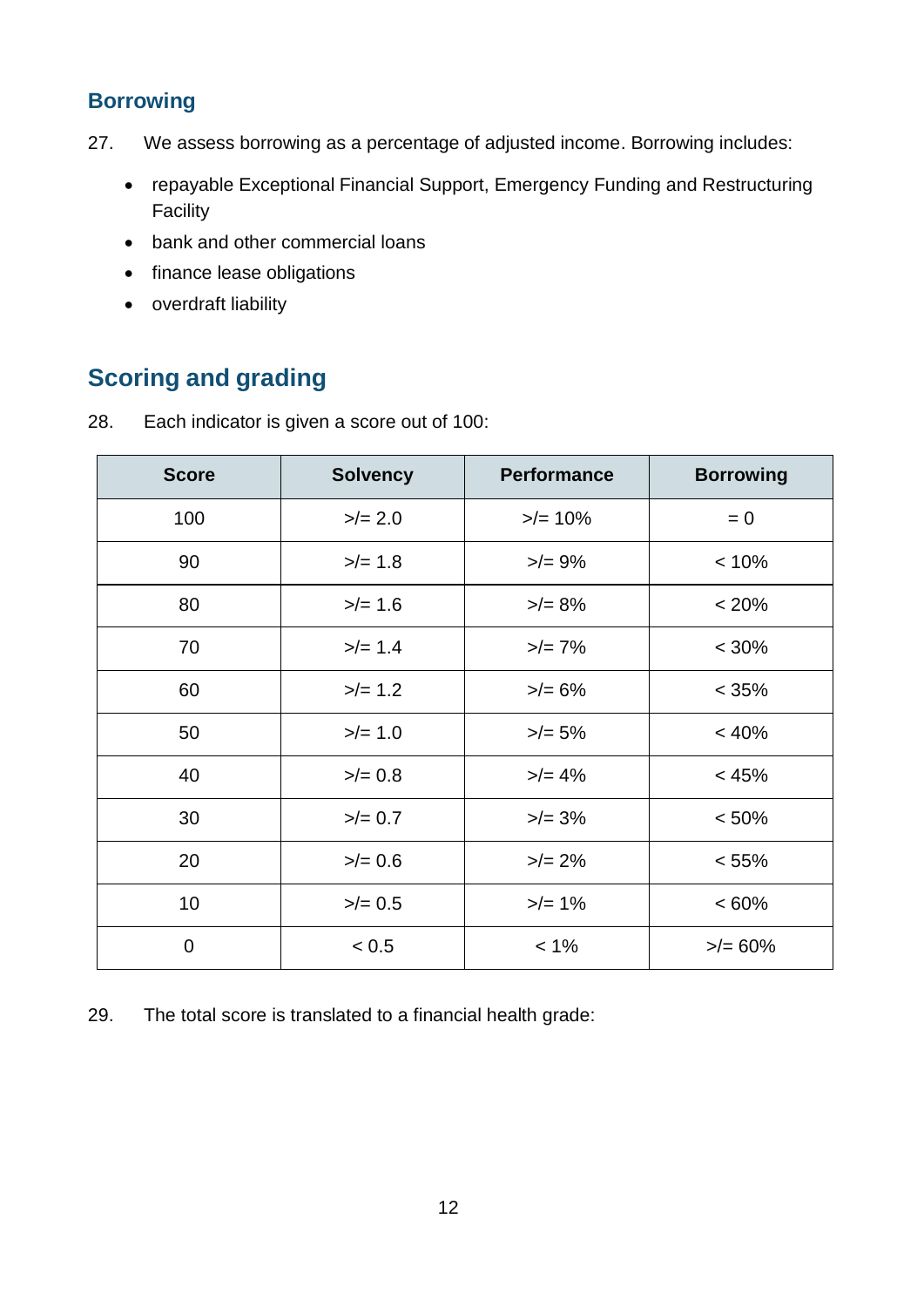| <b>Score</b>   | Grade                          | <b>Definition</b>                                                                                                                                                                                                              |
|----------------|--------------------------------|--------------------------------------------------------------------------------------------------------------------------------------------------------------------------------------------------------------------------------|
| $240 -$<br>300 | Outstanding                    | Very robust finances to meet current obligations and<br>respond successfully to opportunities or adverse<br>circumstances                                                                                                      |
| $180 -$<br>230 | Good                           | Sufficiently robust finances to meet current obligations and<br>respond successfully to most opportunities or adverse<br>circumstances                                                                                         |
| $120 -$<br>170 | <b>Requires</b><br>improvement | Sufficient resources to meet current obligations but a<br>level of risk to financial health, with limited capacity to<br>respond successfully to opportunities or adverse<br>circumstances, which corporations need to address |
| $\le$ /= 110   | Inadequate                     | Financial difficulty and likely to be dependent on the<br>goodwill of others, with a significant risk of not being able to<br>meet current obligations                                                                         |

#### **Intervention**

30. We will take intervention action in line with our published [college oversight: support](https://www.gov.uk/government/publications/college-oversight-support-and-intervention)  [and intervention](https://www.gov.uk/government/publications/college-oversight-support-and-intervention) framework: annex A of that framework sets out early intervention triggers and tools, while annex B sets out the same for formal intervention, alongside the associated actions available to ESFA. This may include the issue of a [notice to improve](https://www.gov.uk/government/collections/colleges-and-higher-education-institutions-notices-to-improve) where the corporation's moderated financial health grade is 'inadequate'.

# **Moderation**

31. Where a corporation scores zero points for EBITDA its financial health is automatically moderated to no better than 'requires improvement' in the financial planning template.

32. We will moderate a corporation's autoscore to 'inadequate' where Emergency Funding has been given to protect continuity of provision for learners. However, if Emergency Funding has been given due to a material impact from the impact of Covid-19 on the college's finances, then we may allow colleges to request moderation of this autoscore grade if the college meets the criteria set out in the Covid-19 moderation section in Annex B. In addition, ESFA may moderate a corporation's autoscore to 'inadequate' where there is slippage of repayment of Exceptional Financial Support, Restructuring Facility or Emergency Funding against agreed schedules.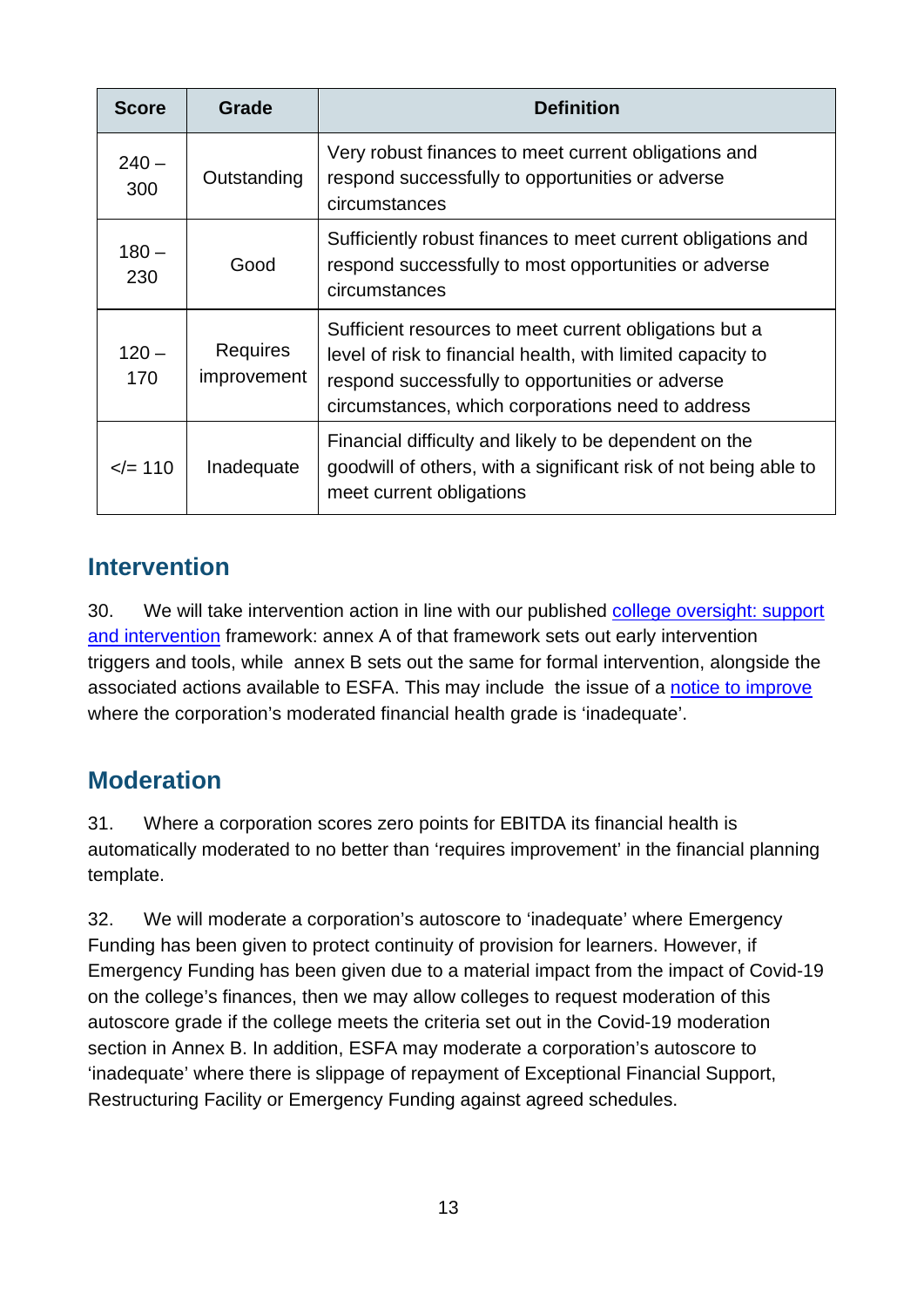33. We can also moderate a corporation's autoscore to 'inadequate' if there is evidence to indicate the financial health is significantly different from the autoscore, for example:

- information is not sufficiently sound or reliable to make a judgement on, such as example assumptions adopted are unrealistic
- a loss or significant reduction of provision
- a significant recovery of funds following a funding audit or investigation; a court ruling; a contingent liability crystallising; delays in asset sales / receipts
- cash generated year-on-year is insufficient to meet debt service obligations
- where assessment remains in dispute or not agreed, after reasonable efforts have been made to clarify and/or seek agreement, we reserve the right to treat a 'no assigned' grade as 'inadequate'

34. Corporations may apply for moderation to 'requires improvement' where their autograde is 'inadequate'. In order to consider any requests for moderation, corporations must provide sufficient and relevant evidence to ESFA:

- against at least one moderation criteria set out in annex B
- that demonstrates the corporation's underlying finances and forecasts are sufficiently robust to support moderation.

# **Self-assessment**

35. Corporations must self-assess, and approve, their financial health grade for both years in the finance record with reference to the moderation section above.

# **Significant deteriorations**

36. As set out in funding agreements, corporations must notify ESFA immediately if, at any time, they become aware of a significant deterioration in their current or forecast financial health, or there is a serious risk of cash flow or balance sheet insolvency.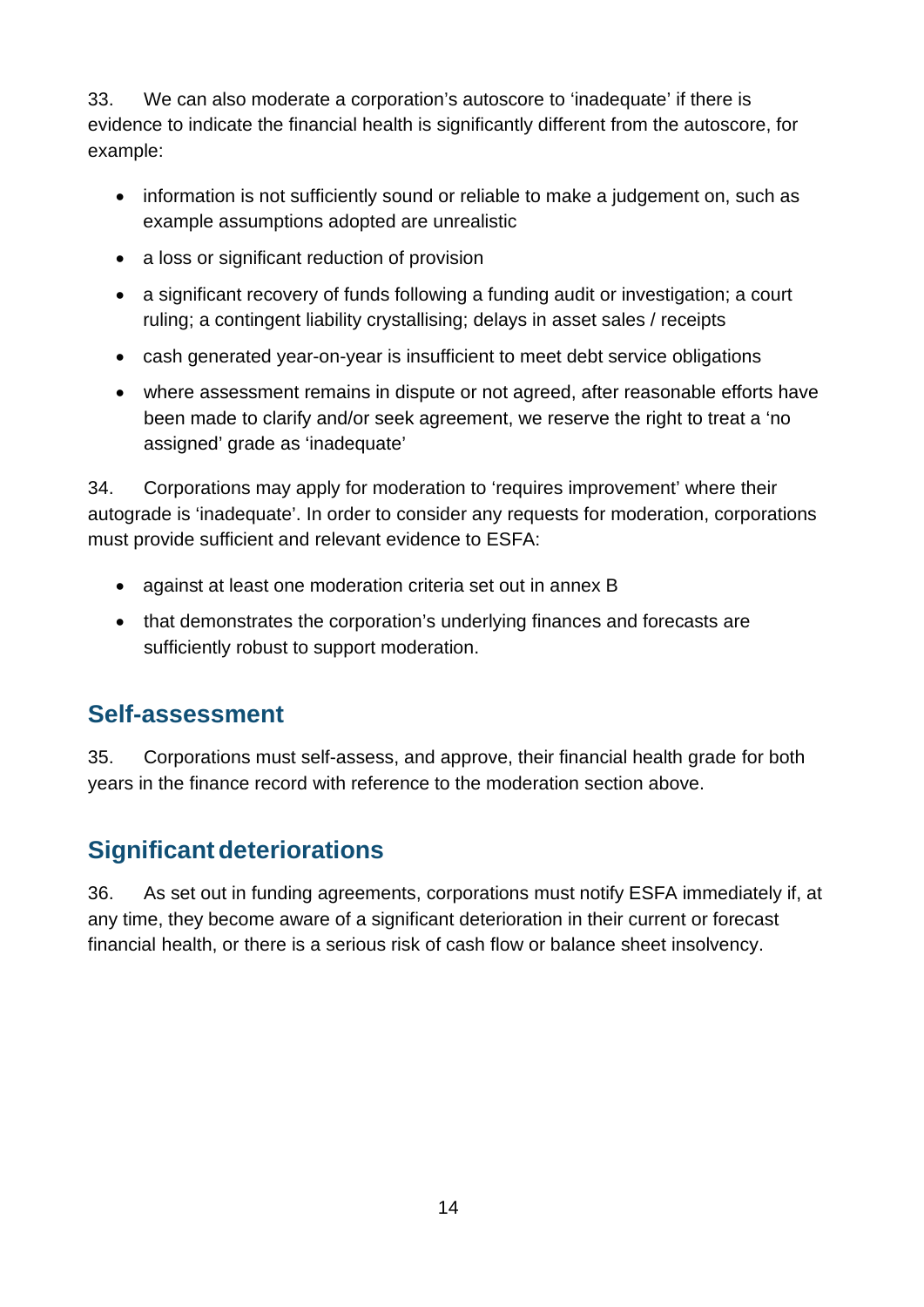# <span id="page-14-0"></span>**Annex A: Suggested areas to cover in a supporting commentary**

The Annex provides guidance to colleges on areas they could cover if an optional commentary is submitted in support of the finance record forecast for the 2020 to 2021 year. This can detail changes in assumptions and forecasts compared to returns that the college have submitted in July and November 2020

| Does the supporting commentary include: |                                                                                                                                                                                                               |  |
|-----------------------------------------|---------------------------------------------------------------------------------------------------------------------------------------------------------------------------------------------------------------|--|
| 1                                       | Forecast and Assumption Changes compared to previous returns                                                                                                                                                  |  |
|                                         | Movements in funding, including student numbers and funding per<br>student                                                                                                                                    |  |
|                                         | Apprenticeship forecasts                                                                                                                                                                                      |  |
|                                         | Adult Education Budget performance, recovery and devolution                                                                                                                                                   |  |
|                                         | 16 to 19 demographics                                                                                                                                                                                         |  |
|                                         | Income from ESFA other than the main funding streams, including<br>high needs funding                                                                                                                         |  |
|                                         | Income from other sources, including education contracts, tuition<br>fees, European funds and commercial activities                                                                                           |  |
|                                         | Impact of efficiencies and cost reductions, such as estates,<br>curriculum and operations rationalisation                                                                                                     |  |
|                                         | Sound, costed curriculum plan                                                                                                                                                                                 |  |
|                                         | Effective estates strategy, including capital investment, sale of<br>assets, long-term maintenance and routine maintenance costs                                                                              |  |
|                                         | Pension fund contributions, including LGPS and TPS, triennial<br>scheme funding valuations, deficit recovery periods and<br>repayments, future service rates and contributions, government<br>support assumed |  |
|                                         | Sub-contractor costs and/or any franchising arrangements                                                                                                                                                      |  |
|                                         | Details of loans, including consents and covenants                                                                                                                                                            |  |
|                                         | Assessment of ability to repay borrowings as they fall due                                                                                                                                                    |  |
| 2                                       | Financial health self-assessment                                                                                                                                                                              |  |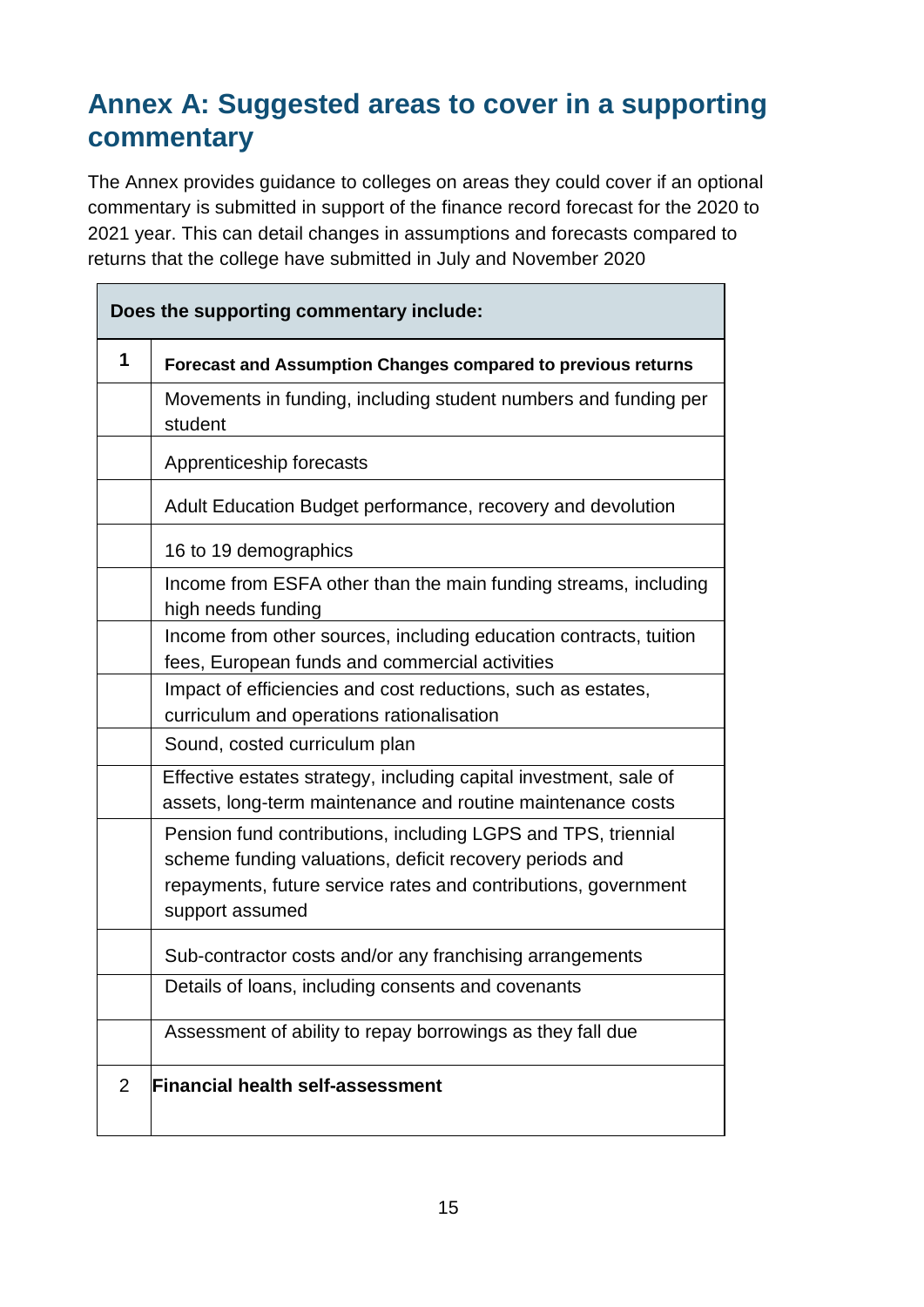Rationale behind the financial health self-assessment, with reasons for any moderation from the autograde with reference to the moderation criteria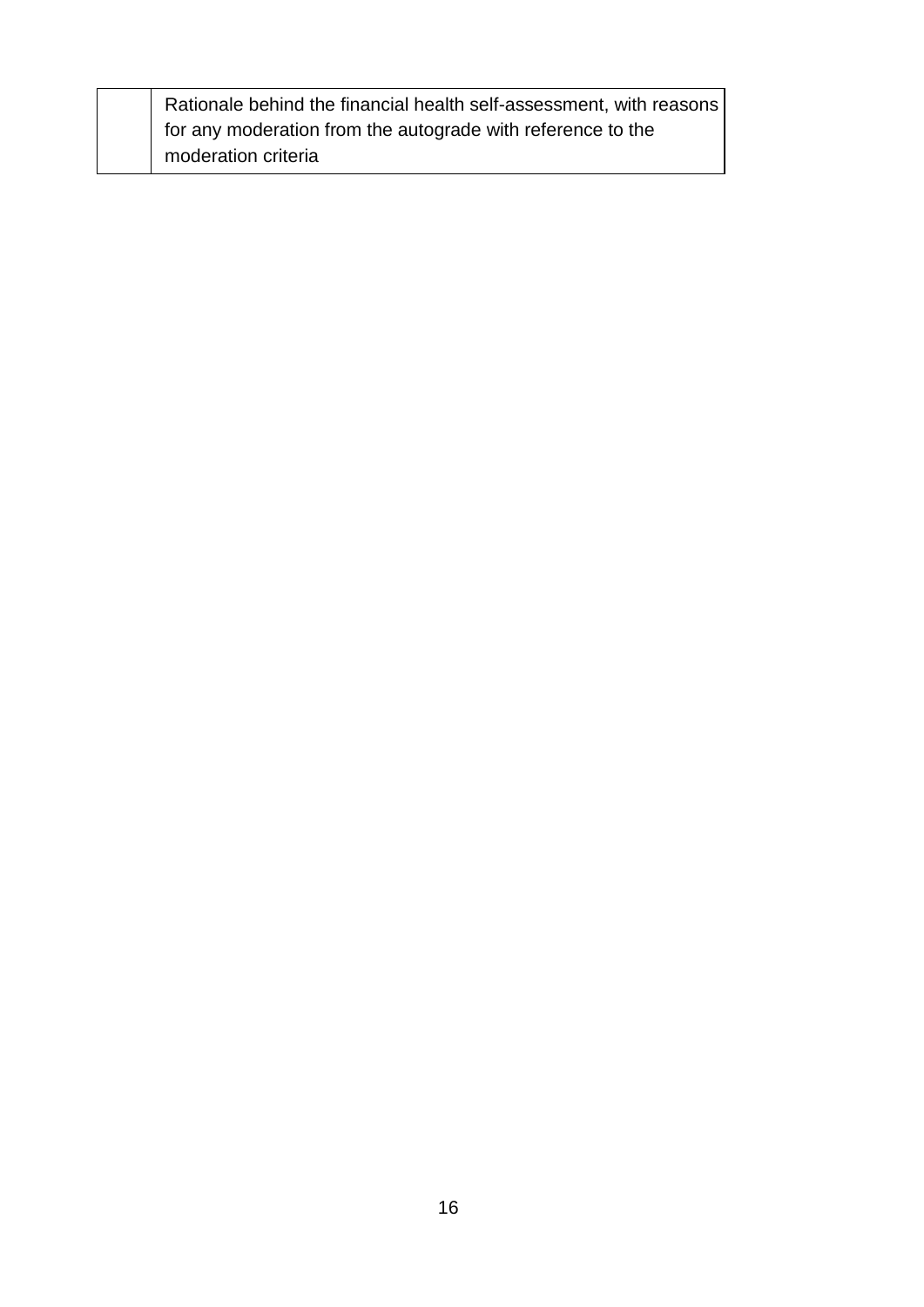# <span id="page-16-0"></span>**Annex B: Moderation criteria**

The criteria below apply only where a corporation's autograde is 'inadequate.' Corporations must submit sufficient and relevant evidence to ESFA against at least one of the criteria below that also demonstrates underlying finances and forecasts are sufficiently robust to support moderation. ESFA reserves the right to seek more information from corporations as required.

| <b>Moderation</b>             | <b>Criteria</b>                                                                                                                                                                           | <b>Suggested</b><br>evidence                                                        |
|-------------------------------|-------------------------------------------------------------------------------------------------------------------------------------------------------------------------------------------|-------------------------------------------------------------------------------------|
| Capital projects              | Where a corporation is undertaking a<br>significant capital project (where the total<br>project cost is more than either at least £5<br>million or 25% of total income) provided<br>that: | Project summary<br>Verified value of the<br>project                                 |
|                               | • the project has started its capital life cycle<br>(being the date approved by corporation)                                                                                              | <b>Corporation minutes</b><br>Pre-project financial                                 |
|                               | • the college's financial health is graded<br>better than 'inadequate' at the time of the                                                                                                 | health grades<br>Robust projections                                                 |
|                               | detailed project approval<br>• the college will return to a financial health<br>grade of at least 'requires improvement'                                                                  | showing improving<br>financial health                                               |
|                               | by the year following project completion<br>• the college performs at least as well (in                                                                                                   | Project monitoring<br>reports showing                                               |
|                               | the opinion of ESFA) as forecast during<br>the intervening years; if a college<br>performs less well than it forecast at the                                                              | performance against<br>targets                                                      |
|                               | start of the year then ESFA will reflect this<br>in its assessment                                                                                                                        | Independent project<br>assessments                                                  |
|                               | Where there is a delay in the sale of fixed<br>assets and/or receipt of proceeds that does<br>not put current or future financial health, or                                              | Capacity to manage<br>delays or increased<br>costs                                  |
|                               | solvency at risk.<br>Where a project is mostly or wholly funded<br>by ESFA then we will take this into account<br>in our evaluation.                                                      | Proceeds received<br>after the year end                                             |
| <b>Bank loan</b><br>covenants | One or more bank loan covenants are<br>breached for the year with long-term loan<br>obligations reclassified to current liabilities.                                                      | A formal letter of<br>waiver or letter of<br>comfort from the<br>bank pertaining to |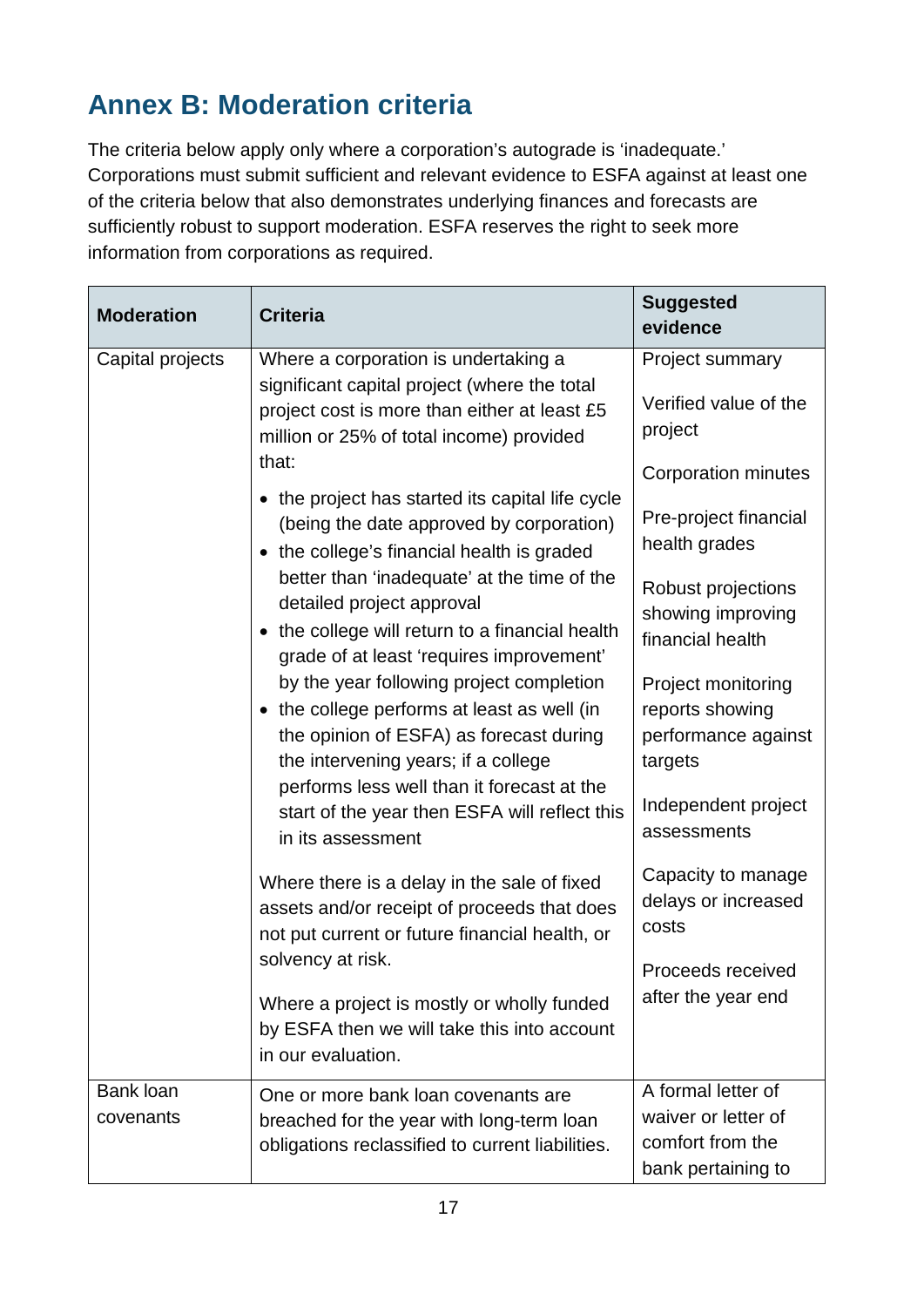|                                          |                                                                                                                                                                                           | the 2019 - 2020<br>accounts, showing<br>intended actions<br>arising.                                                                                                                                                                                                                                             |
|------------------------------------------|-------------------------------------------------------------------------------------------------------------------------------------------------------------------------------------------|------------------------------------------------------------------------------------------------------------------------------------------------------------------------------------------------------------------------------------------------------------------------------------------------------------------|
|                                          |                                                                                                                                                                                           | Where the bank is<br>not able to issue<br>either a waiver or<br>letter of comfort, we<br>may consider<br>moderation where<br>the college can<br>provide a standstill<br>agreement with the<br>bank or recent<br>correspondence with<br>the bank showing<br>their intended<br>actions relating to<br>the college. |
| Exceptional or<br>restructuring<br>costs | To achieve longer-term financial<br>sustainability, a corporation incurs<br>significant exceptional or restructuring costs<br>in a single year, which will lead to medium-                | Justification that<br>costs are significant,<br>not business as<br>usual                                                                                                                                                                                                                                         |
|                                          | term financial benefits, and an improvement<br>in financial health grade within a year.<br>We reserve the right to judge whether costs<br>are significant and do not represent            | <b>Exceptional costs</b><br>are in line with FRS<br>102's definition of<br>extraordinary <sup>1</sup>                                                                                                                                                                                                            |
|                                          | 'business as usual' expenditure.<br>Where such costs are mostly or wholly<br>funded by ESFA such as using restructuring<br>facility, we will take this into account in our<br>evaluation. | FR showing drop<br>into inadequate is<br>short-term before<br>returning to an<br>improved grade,<br>without risk to<br>financial health or<br>solvency                                                                                                                                                           |

<span id="page-17-0"></span><sup>1</sup> [Financial Reporting Standard 102](https://www.frc.org.uk/getattachment/e1d6b167-6cdb-4550-bde3-f94484226fbd/FRS-102-WEB-Ready-2015.pdf) (5.10B)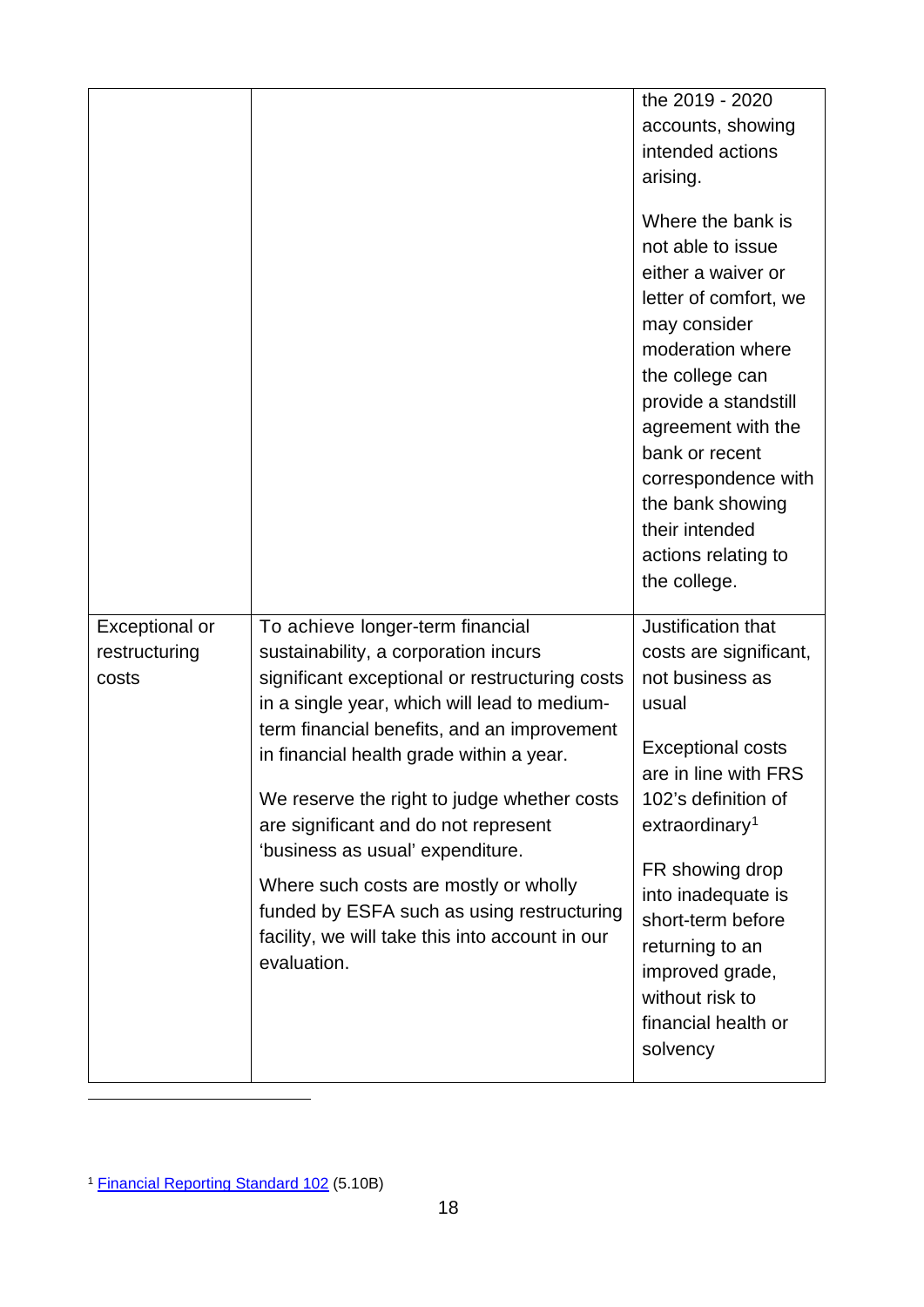| Cash generation | Where cash generated year-on-year is more<br>than sufficient to meet net current liabilities.                                                                                                                                                                                                                                                                                                                                                                                                                            | Trend evidence                                                                                                                                                                                                                    |
|-----------------|--------------------------------------------------------------------------------------------------------------------------------------------------------------------------------------------------------------------------------------------------------------------------------------------------------------------------------------------------------------------------------------------------------------------------------------------------------------------------------------------------------------------------|-----------------------------------------------------------------------------------------------------------------------------------------------------------------------------------------------------------------------------------|
|                 |                                                                                                                                                                                                                                                                                                                                                                                                                                                                                                                          | Robust assumptions                                                                                                                                                                                                                |
| Other           | Where a corporation can demonstrate that<br>reasonable and planned expenditure or<br>activities has, or will, result in an<br>'inadequate' autoscore over a single year<br>only, which does not reflect the (better)<br>underlying financial position of the college.<br>However, where the planned temporary<br>period is exceeded the grade reverts to<br>'inadequate' and formal intervention may<br>apply.                                                                                                           | FR showing drop<br>into 'inadequate' is<br>short-term before<br>returning to an<br>improved grade, with<br>no risk to financial<br>health or solvency                                                                             |
| Covid-19        | Where a corporation can clearly<br>demonstrate that there has been an<br>exceptional loss of income and/or has<br>incurred exceptional expenditure which, net<br>of government Covid-19 related support,<br>has, or will, result in a deterioration to an<br>'inadequate' autoscore. This criterion would<br>only be considered where the autoscore<br>grade does not reflect the (better)<br>underlying financial position of the college,<br>which it is forecasting that it will return to in<br>the subsequent year. | FR, a detailed<br>forecast for the<br>subsequent year and<br>other evidence<br>which demonstrates<br>the exceptional loss<br>of income or<br>additional<br>expenditure (net of<br>government support)<br>was Covid-19<br>related. |